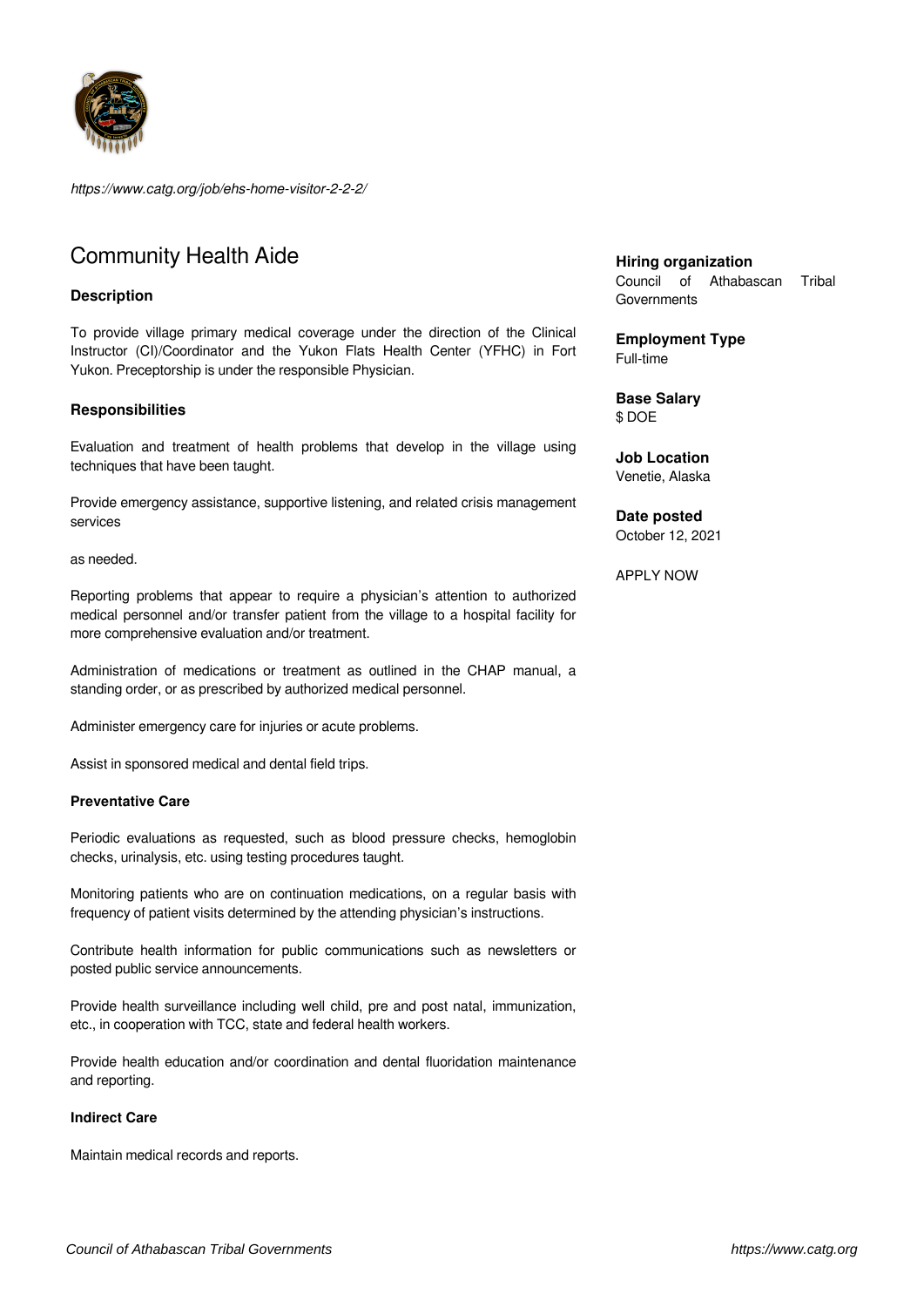Maintain medicine and medical supply stock.

Monitor clinic facility status and maintenance advising village council as needed.

Maintain medical supply and pharmaceutical inventory necessary for the provision of care.

# **Skills**

Knowledge of customer service concepts and practices. Knowledge of communication skills, both oral and written to interact with patients and families.

Skill in assessing and prioritizing multiple requests by patients, families, and team members. Skill in evaluating health problems, and making recommendations based on observations.

Skill in observing patients and taking appropriate action as needed.

Skill in establishing and maintaining cooperative working relationships with other employees.

#### **Qualifications**

# **MINIMUM EDUCATION QUALIFICATION**

High School diploma or GED equivalency

# **MINIMUM EXPERIENCE QUALIFICATION**

Non-Supervisory-performing general duties similar to those in this description. An equivalent combination and/or training may be substituted for experience.

Experience and interest in village health care or related activities preferred.

#### **ADDITIONAL REQUIREMENTS**

Minimum 18 years of age

Must be interested and willing to attend training to develop and improve skills on a continuing basis.

# **PREFERRED QUALIFICATION**

Ability to communicate in Native language is preferred but not required

#### **MINIMUM PHYSICAL REQUIREMENTS**

Physical demands include: walking, standing, pushing, bending and lifting to help patients to and from vehicles, wheelchairs, stretchers, etc., and moving equipment and medical supplies.

The work environment includes: common exposure to contagious disease, some degree of risk in working with emotionally disturbed individuals, occasional duties at the scene of major trauma/accident and transport of patient.